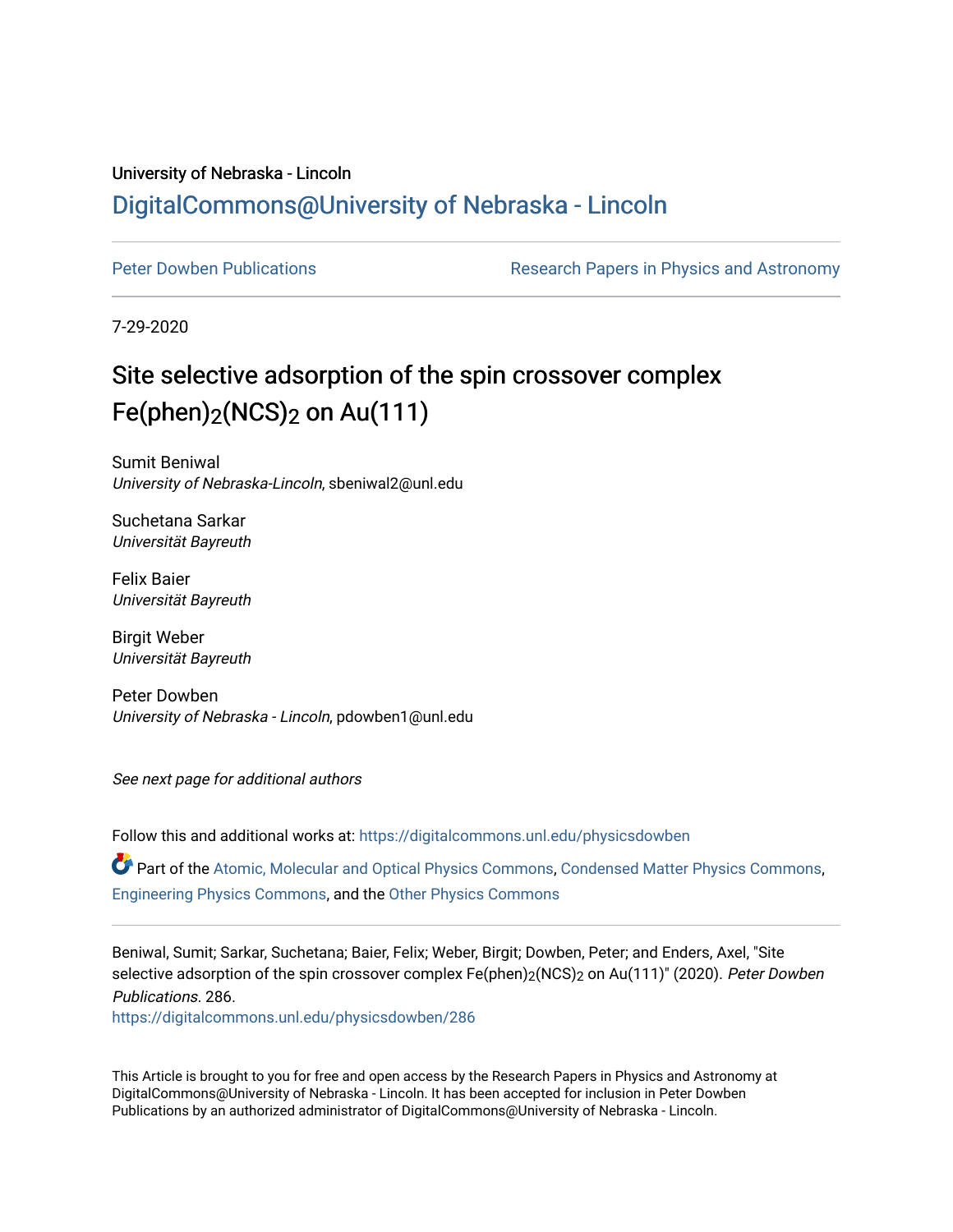#### Authors

Sumit Beniwal, Suchetana Sarkar, Felix Baier, Birgit Weber, Peter Dowben, and Axel Enders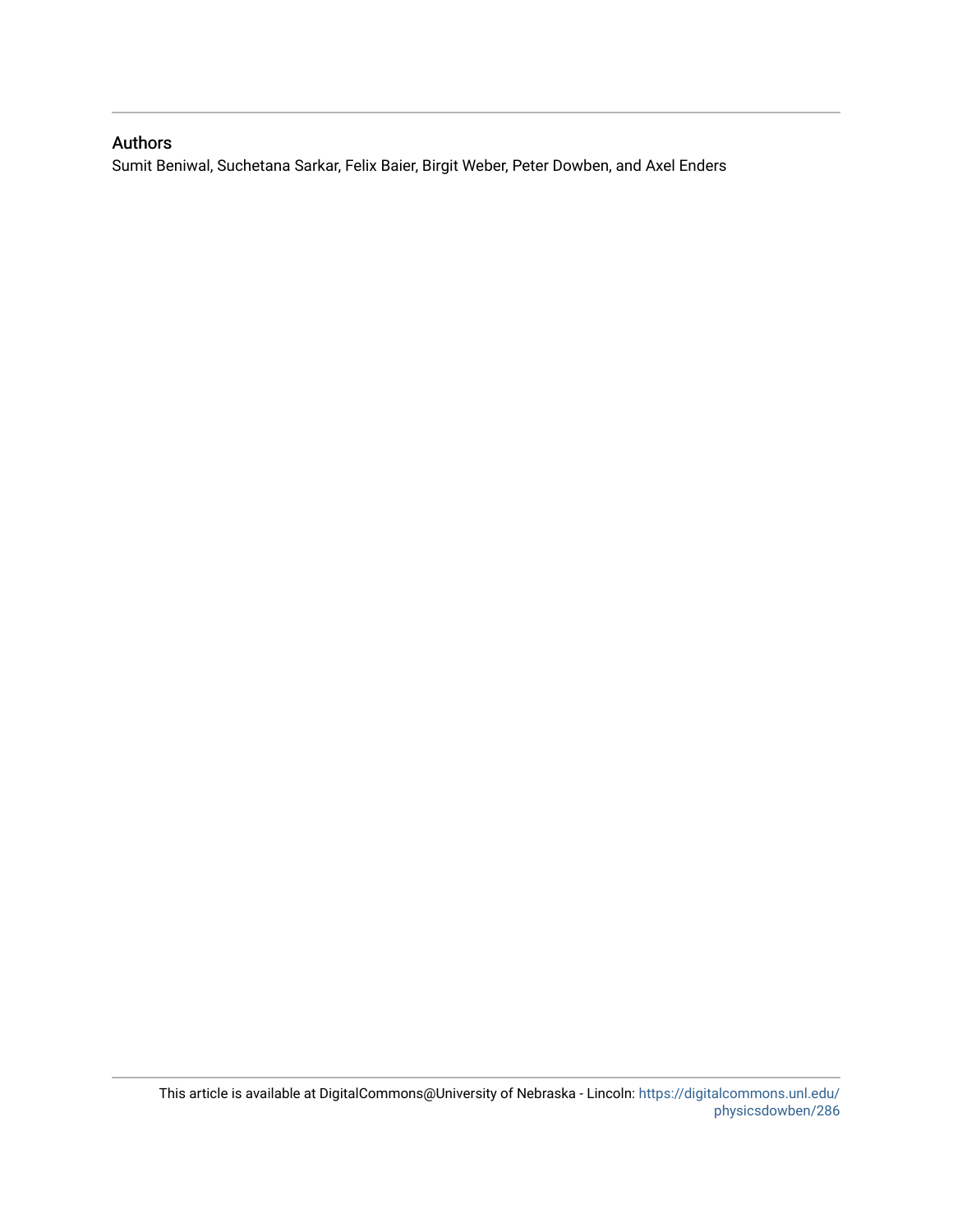**IOP** Publishing

J. Phys.: Condens. Matter **32** (2020) 324003 (5pp) <https://doi.org/10.1088/1361-648X/ab808d>

# **Site selective adsorption of the spin crossover complex Fe(phen)2(NCS)<sup>2</sup> on Au(111)**

#### ${\sf Sumit}\; {\sf Beniwal^1}$  ${\sf Sumit}\; {\sf Beniwal^1}$  ${\sf Sumit}\; {\sf Beniwal^1}$ ®[,](https://orcid.org/0000-0002-9861-9447) Suchetana Sarkar<sup>[2](#page-2-0)</sup>, Felix Baier<sup>2</sup>, Birgit Weber $^3$  $^3$ ®, **Peter A Dowben<sup>[1](#page-2-0)</sup> and Axel Enders<sup>[1,2,](#page-2-0)[4](#page-2-1)</sup> <sup>o</sup>**

<sup>1</sup> Department of Physics and Astronomy, University of Nebraska—Lincoln, Lincoln, NE 68588, United States of America

<sup>2</sup> Department of Physics, Universität Bayreuth, Universitätsstrasse 30, 95440 Bayreuth, Germany

<sup>3</sup> Department of Chemistry, Universität Bayreuth, Universitätsstrasse 30, 95440 Bayreuth, Germany

E-mail: [axel.enders@uni-bayreuth.de](mailto:axel.enders@uni-bayreuth.de)

Received 15 October 2019, revised 20 February 2020 Accepted for publication 17 March 2020 Published 15 May 2020

<span id="page-2-0"></span>

#### **Abstract**

The iron(II) spin crossover complex Fe(1,10-phenanthroline)<sub>2</sub>(NCS)<sub>2</sub>, dubbed Fe-phen, has been studied with scanning tunneling microscopy, after adsorption on the 'herringbone' reconstructed surface of Au(111) for sub-monolayer coverages. The Fe-phen molecules attach, through their NCS-groups, to the Au atoms of the fcc domains of the reconstructed surface only, thereby lifting the herringbone reconstruction. The molecules stack to form 1D chains, which run along the Au<sup>[110]</sup> directions. Neighboring Fe-phen molecules are separated by approximately 2.65 nm, corresponding to 9 atomic spacings in this direction. The molecular axis, defined by the two phenanthroline groups, is aligned perpendicular to the chain axis, along the Au  $\left[22\overline{1}\right]$  direction, thereby bridging over 5 atomic spacings, in this direction. Experimental evidence suggests that the molecular spins are locked in a mixed state in the sub-monolayer regime at temperatures between 100 K and 300 K.

Keywords: molecular magnetism, spin crossover, Fe-phen, Au(111), spin state locking

(Some figures may appear in colour only in the online journal)

#### <span id="page-2-1"></span>**1. Introduction**

The iron(II) spin crossover complex Fe(phen)<sub>2</sub>(NCS)<sub>2</sub> (phen = 1,10-phenanthroline), dubbed Fe-phen in this paper and shown schematically in figure  $1(a)$  $1(a)$ , belongs to some of the first known and most extensively studied compounds of iron(II) exhibing a high-spin state (HS) to low-spin state (LS) transition [\[1\]](#page-5-0). The spin crossover (SCO) of Fe-phen is usually induced thermally: crystals of Fe-phen exhibit a steep spin transition within a few degrees around 175 K  $[1-8]$  $[1-8]$ , with a hysteresis of  $\langle 0.5 \text{ K} \rangle$  in width [\[2\]](#page-5-2).

<sup>4</sup> Author to whom any correspondence should be addressed.

Original content from this work may be used under the terms  $\left($ of the [Creative Commons Attribution 4.0 licence.](https://creativecommons.org/licenses/by/4.0) Any further distribution of this work must maintain attribution to the author(s) and the title of the work, journal citation and DOI.

At the origin of this spin state transition is the temperaturedependent entropy contribution to the Gibbs–Helmholtz equation, which is small at low temperatures so that the enthalpically favored low-spin state is observed, and which dominates at higher temperatures favoring the high-spin state. Concomitant with the spin state transition is a change of the bond lengths of the molecular ligands to the Fe(II) and a change of the splitting of the 3d levels  $t_{2g}$  and  $e_g$ . Typically, at low temperatures, the  $t_{2g}-e_g$  splitting is increased to a point where the electronic level occupation does not follow Hund's rules anymore. The six 3d electrons of Fe(II) then all occupy the  $t_{2g}$  level, forming an LS-state with  $S = 0$ . Above the SCO the t<sub>2g</sub>-e<sub>g</sub> splitting is appropriately reduced so that Hund's rules are obeyed and the HS state with  $S = 2$  is formed. The SCO is, in general and for a broad range of iron(II) SCO complexes, very susceptible to manipulation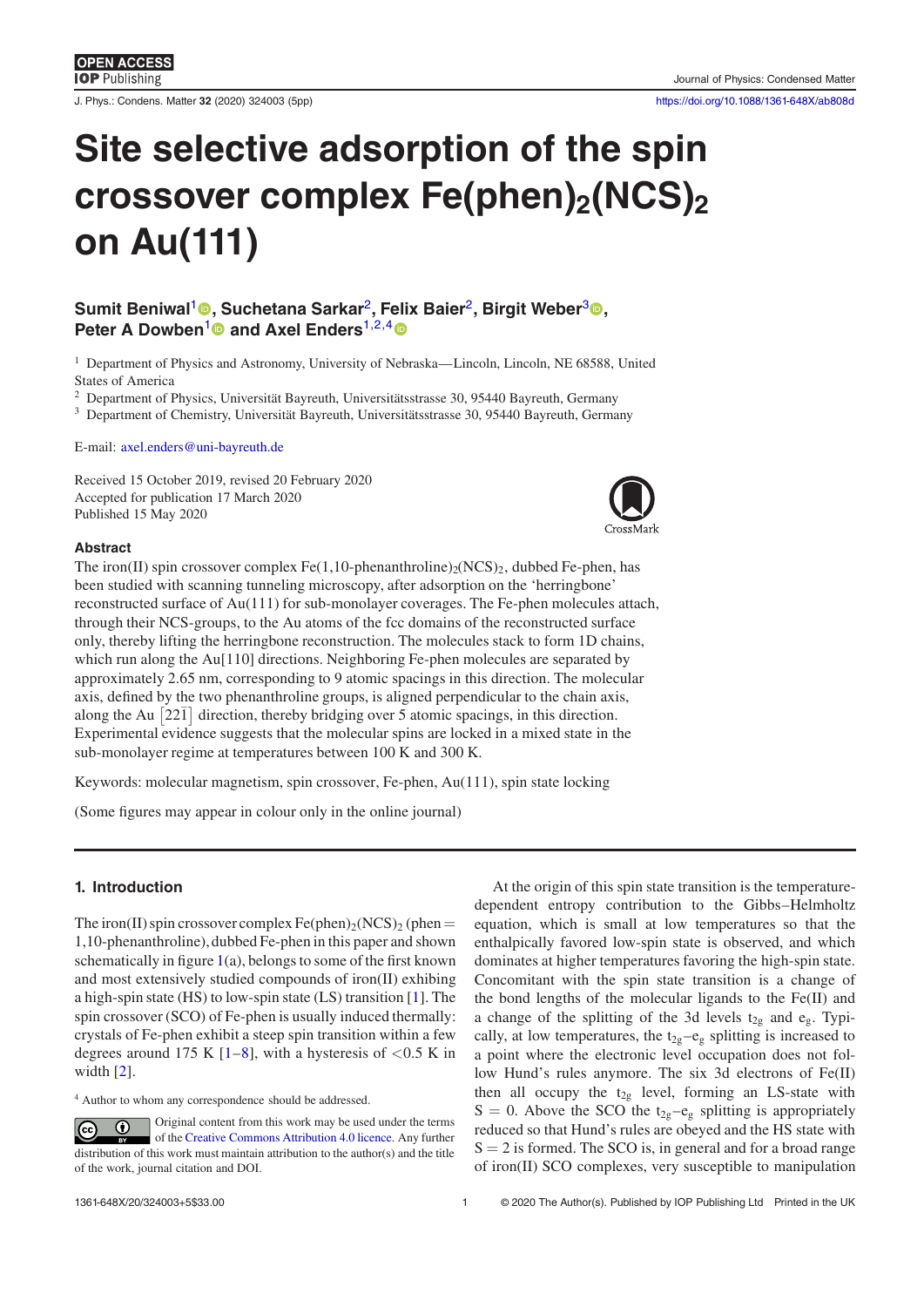<span id="page-3-0"></span>

**Figure 1.** (a) Schematic structure of Fe(1,10-phenanthroline)<sub>2</sub> (NCS)<sub>2</sub>, dubbed Fe-phen. (b) STM image of the Au(111) surface at 300 K. The 'herringbone' reconstruction, featuring domains of fcc and hcp stacking which are separated by soliton walls, is clearly visible. (c) Approx. 0.3 ML of Fe-phen on Au(111). Molecules appear as two-lobe structures in the images. The Fe-phen occupy the fcc sites exclusively. (d) Near full-monolayer coverage of Fe-phen. Top: magnied area of a similar sample area, and a structure model of a fcc (111) surface, highlighting molecular rows that are aligned along the  $\overline{110}$  direction, with the molecules' phen groups pointing along the  $\overline{112}$ direction. (e) Histogram of  $d_{\text{phen-phen}}$  values, defined in (a) and measured in multiple STM images. The histogram suggests a binary distribution for  $d_{\text{phen-phen}}$ , for two bin sizes, as shown. A double Gaussian peak is shown as a guide to the eye. Scan parameters: 600 pA,  $1 \text{ V}$  (c) and 500 pA,  $1 \text{ V}$  (d) and magnified area.

via external parameters, as has been demonstrated in numerous studies [\[9\]](#page-5-3). For instance, the SCO temperature can be manipulated with magnetic fields  $[3]$ , or via dipolar additives such as *p*-benzoquinonemonoimine zwitterons [\[10,](#page-5-5) [11\]](#page-5-6).

The recent demonstation of nonvolatile isothermal reversible voltage control of the spin state of  $Fe[H<sub>2</sub>B(pz)<sub>2</sub>]$ <sub>2</sub>(bipy), and the accompanying conductance change [\[12\]](#page-5-7), suggests that device applications are possible, at room temperature. Yet the use of single molecules as switches in high density memory devices, for example, is only possible if the interaction of the molecules with the supporting substrate is appropriately designed. While it is absolutely possible to manipulate the spin state of single molecules with the tip of a scanning tunneling microscope, as was demonstrated by Miyamachi *et al* [\[13\]](#page-5-8), it appears that the strong molecule–substrate interaction with metallic substrates is generally an impediment; it tends to lock the spin state of the molecules in both the HS state and the LS state at temperatures below and above the transition temperature  $[13-16]$  $[13-16]$ .

Several highly promising studies show that clever engineering of the interface between SCO complexes and a supporting substrate can in fact help to manipulate the SCO behavior of such complexes and potentially be exploited as a control parameter. For instance, partial electronic decoupling of the Fe-phen complexes from a Cu(100) substrate by a monolayer thin CuN buffer layer helped unlock the spin state, which made the local manipulation of the spin state possible  $[13]$ . Indeed, substrate modification is seen to have a enormous effect of the spin crossover in  $Fe[H<sub>2</sub>B(pz)<sub>2</sub>]_{2}(bipy)$ [\[11,](#page-5-6) [12,](#page-5-7) [17\]](#page-5-10) and the SCO complex  $Fe[H_2B(pz)_2]_2(phenme_4)$ [\[18\]](#page-5-11). In another study, Bernien *et al* have been able to discover that the SCO complex  $Fe(bpz)_{2}(phen)$  is only weakly interacting with HOPG substrates, which they exploited to accomplish reversible light-induced switching of the spin state [\[19\]](#page-5-12).

Although the fragmentation of  $Fe[H<sub>2</sub>B(pz)<sub>2</sub>]_{2}$ (phen) [\[20\]](#page-6-0) and  $Fe[H<sub>2</sub>B(pz)<sub>2</sub>]<sub>2</sub>(phenme<sub>4</sub>)$  [\[21\]](#page-6-1) have been observed, the adsorption of spin crossover molecules on the surface of gold remains of considerable interest. Specifically, the  $22 \times \sqrt{3}$ —reconstructed Au(111) surface, widely known as 'herringbone' reconstruction, appears to be an interesting electronic template to influence the arrangement and the properties of SCO molecular adsorbates. Because of this reconstruction, the layer stacking at the surface of Au results in both hcp and fcc domains, which are separated by soliton walls formed by intermediate stacking, see figure  $1(b)$  $1(b)$  [\[22,](#page-6-2) [23\]](#page-6-3). Several studies showed that the hcp and fcc domains also exhibit different electronic properties such as different electron potential [\[24\]](#page-6-4) and adsorption strength [\[25,](#page-6-5) [26\]](#page-6-6). Adsorbates bind preferentially to the hcp and fcc regions and typically bind very weakly or not at all to the soliton walls [\[25,](#page-6-5) [27\]](#page-6-7). Among the adsorbates that exclusively bind to the fcc-regions at low coverage are 1-nitronaphthalene molecules [\[28\]](#page-6-8) and pristine sulfur [\[29\]](#page-6-9). Sulfur adsorbates at the fcc-like regions exert pressure on the soliton walls, distorting them, until the soliton walls collapse at higher coverage, lifting the reconstruction over extended areas.

To explore the connection between the molecular adsorption of SCO complexes on metallic substrates further, we investigated here the adsorption of Fe-phen on the reconstructed Au(111) surface at very low coverage. The Fe-phen contains two NCS groups, which are expected to bind to the Au surface with their sulfur atoms and are thus expected to show similar site selectivity as pure sulfur atoms. This study is thus complementary to the work by Gruber *et al* [\[30\]](#page-6-10) and Miyamachi *et al* [\[13\]](#page-5-8) in which the spin state of the Fe-phen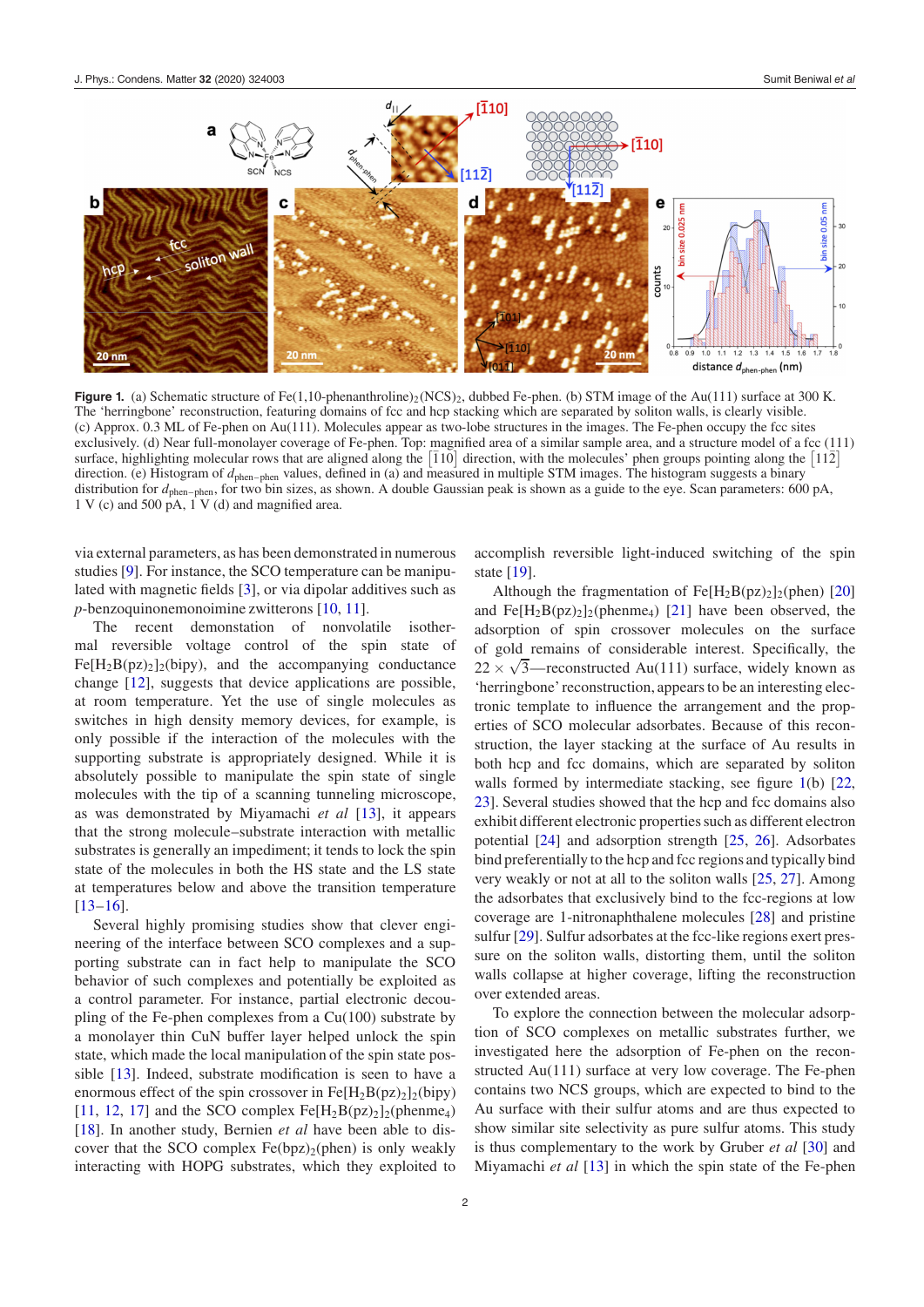molecules in the first and second layer on various metallic substrates was investigated.

#### **2. Experimental details**

The Fe(1,10-phenanthroline)<sub>2</sub>(NCS)<sub>2</sub> complex was synthe-sized as described previously [\[31\]](#page-6-11). Molecular thin films were deposited for this study under ultrahigh vacuum (UHV) using a home-built Knudsen-like molecular evaporator. Single crystal Au(111) substrates were used, which were prepared under UHV following a standard procedure consisting of repeated cycles of  $Ar^+$  ion sputtering and annealing to 650 °C. Substrate cleanliness was checked with STM and infered from the presence of the typical 'herringbone' reconstruction, as seen in figure  $1(b)$  $1(b)$ . Scanning tunneling microscopy (STM) and x-ray photoemission spectroscopy (XPS) measurements were performed *in situ* immediately following the sample growth in UHV. STM measurements were carried out using an Omicron VT-STM at room temperature. XPS measurements were carried out in the same UHV system, using a nonmonochromatized Al Kα x-ray source, with a photon energy of 1486.6 eV, and an SPECS PHOIBOS 150 energy analyzer. The core level binding energies were calibrated to a gold reference, with the Au  $4f_{7/2}$  core level peak placed at 84 eV at room temperature. The CasaXPS software was used to analyze the XPS core level spectra. A Shirley-type background was substracted to to obtain x-ray photoemission core level spectra peak areas [\[32\]](#page-6-12).

#### **3. Results and discussion**

Figure [1](#page-3-0) shows STM images of a clean and reconstructed Au(111) surface (b), along with a sub-monolayer coverage of Fe-phen molecules on Au(111) (c) and a nearly full monolayer of Fe-phen on Au(111) (d). Each molecule appears as two bright lobes in the images. It has been argued previously that the Fe-phen attaches with the NCS groups to the Au surface  $[13]$  due to the strong affinity of sulfur bonding to Au(111) [\[29\]](#page-6-9). Thus, the two phenanthroline (phen) moieties of each molecule point away from the surface, and they appear in STM images as two lobes. From the alignment and the spacing of the molecular phen groups we can therefore infer the alignment and potentially even the spin state of the molecules, as was demonstrated by Miyamachi *et al* [\[13\]](#page-5-8).

At sub-monolayer coverage of Fe-phen, of the order of  $0.1-0.3$  ml, figure [1\(](#page-3-0)c), we observe that the molecules condense into solid islands on the fcc sites of the Au(111) surface. Some fraction of the molecules in these islands appears in the second layer on top of first-layer islands, visible as nearly white lobes, but we never observe the condensation of molecules at the hcp-sites or on top of the soliton walls. The herringbone reconstruction has noticeably changed as compared to the reconstruction seen on the clean Au surface in (b). It makes sense to attribute this change in reconstruction to the chemisorption of the NCS-group containing molecules, in analogy to the published results on sulfur adsorption on Au(111) [\[29\]](#page-6-9).

The crystallographic directions on the Au surface were determined in low energy electron diffraction experiments. We can therefore establish the adsorption geometry of the Fe-phen molecules. Inspection of figures  $1(c)$  $1(c)$  and  $(d)$ , and the magnified area in figure  $1(a)$  $1(a)$ , shows that often the molecules stack to form 1D chains on the Au surface. These chains run along the  $\langle 110 \rangle$  directions of the Au(111) surface, whereas the two molecular phen groups point perpendicularto the chains, along  $\langle 112 \rangle$ . The spacing between neighboring molecules along the chains,  $d_{\parallel}$ , has been determined to be  $d_{\parallel} = 2.66 \pm 0.19$  nm. A comparison with the nearest neighbor distance between atoms of Au along  $\begin{bmatrix} 110 \end{bmatrix}$ ,  $d_{110} = 2.87$  Å, suggests that  $d_{\parallel} \sim 9$  ∗  $d_{110} = 2.58$  nm, or in other words, Fe-phen molecules adsorb approximately every 9 atomic Au spacings of the surface in the  $\langle 110 \rangle$ -directions.

The center-to-center separation of the Fe-phen molecules,  $d_{\text{phen}-\text{phen}}$  in figure [1\(](#page-3-0)a), was measured with STM on a significant number of molecules, and is shown in the histogram in figure  $1(e)$  $1(e)$ . The histogram is shown for 2 different bin sizes, 0.025 nm (red) and 0.05 nm (blue) to test the shape of the distribution, given the comparatively small number of counts per bin. Since the quantity  $d_{\text{phen-phen}}$  is, in principle and with limitations, reflective of the spin state of the molecules  $[13]$ , we wanted to test whether our experimental data show the presence of Fe-phen molecules in both spin states. Indeed, the histograms with both bin sizes seem to suggest the presence of a double peak distribution, with two mean values for  $d_{\text{phen-bhen}}$  of 1.15 nm and 1.35 nm. However, we caution that this impression of a double peak could entirely be due to poor statistics. In average, we find a mean value for  $d_{\text{phen-bhen}} = 1.25 \text{ nm}$  in the  $\langle 112 \rangle$  directions, which corresponds to a distance of five atomic spacings in this direction,  $5 * d_{112} = 5 * 2.48$  Å = 1.24 nm. The small variations in spacing and the clear symmetry of the imaged molecules allow us to confirm, consistent with prior results  $[13, 30]$  $[13, 30]$ , that Fe  $(1,10\text{-}phenanthroline)_{2}(NCS)_{2}$  does not fragment on Au(111).

The Fe  $2p_{3/2}$  and  $2p_{1/2}$  core level photoemission peaks of a full monolayer of Fe-phen on Au(111) show little change at 300 K and at 102 K, i.e. above and below the spin crossover temperature, as shown in figure [2.](#page-5-13) The Fe  $2p_{3/2}$  and  $2p_{1/2}$  peaks appear significantly broadened compared to those of pristine Fe, exhibiting a characteristic shoulder on the high energy side. Reasons for this peak broadening have been discussed elsewhere  $[15, 33-36]$  $[15, 33-36]$ . We performed a peak fitting procedure that considers a split  $2p_{3/2}$  peak (1, 2) and two shake-up satellite peaks (3, 4), together with a pre-peak (5), as shown on the example of the  $300 \text{ K}$  data in figure [2.](#page-5-13) We find for the  $2p_{3/2}$  peak splitting, however, that the higher energy peak is of comparatively small intensity. The fits performed on both the RT spectra and the LT spectra in figure [2](#page-5-13) are nearly identical.

Splitting is expected for 2p3/2 XPS core level spectra of Fe species with unpaired spin, i.e. for Fe species in the HS state, and might be absent in the XPS spectra if the Fe species are in the LS state due to paired spins [\[33,](#page-6-13) [37](#page-6-15)[–39\]](#page-6-16). Because of the complications of changing conductance with changes in spin state, as has been seen for Fe(1,10-phenanthroline)<sub>2</sub>(NCS)<sub>2</sub> [\[13,](#page-5-8) [30\]](#page-6-10) and other spin crossover molecular complexes [\[8,](#page-5-1) [12,](#page-5-7)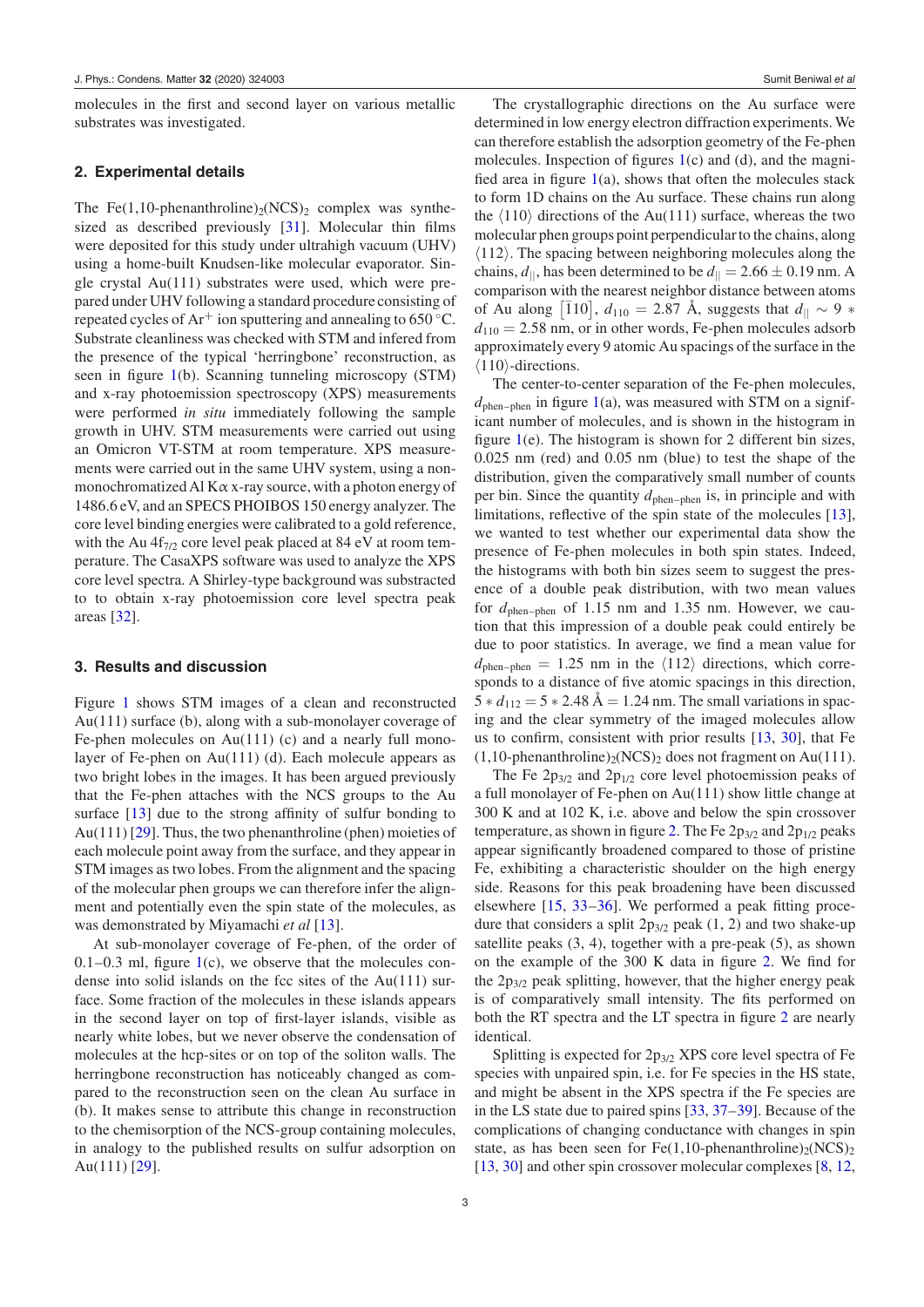<span id="page-5-13"></span>

**Figure 2.** XPS Fe 2p core level spectra of a monolayer of Fe(1,10-phenanthroline)<sub>2</sub> (NCS)<sub>2</sub> on Au(111) at 102 K (blue) and 300 K (red). See text for a discussion of the multi-peak fit.

[40](#page-6-17)[–43\]](#page-6-18), potentially altering the intensities of multiplets and potential two hole bound state photoemission satellite features, and given that there is no  $Fe^{2+}$  and  $Fe^{3+}$  valence state change across the spin crossover, XPS is not, however, a reliable indicator of a change in spin state.

The absence of change in the XPS, over a wide range of temperature, is, nonetheless, consistent with an absence of molecular fragmentation and a molecular layer whose spin state is frozen. The close proximity of the molecules to the substrate and particularities of the binding geometry can affect the molecular conformation, and thus determine the spin state, typically locking the adlayer spin state [\[13](#page-5-8)[–16\]](#page-5-9), sometimes into a mixture of high and low spin states, as was discussed above. It is therefore reasonable to conclude that the spin state configuration of our samples does not change noticeably in the temperature range investigated, meaning that the Fe-phen on Au(111) exhibits a locked and mixed spin state for an as-deposited SCO monolayer, just as has been seen for the Fe-phen SCO complex on  $Cu(100)$  [\[13\]](#page-5-8). We would like to point out that synchrotron-based XPS measurements have been used successfully to determine the spin state of SCO complexes [\[11\]](#page-5-6), and thus, x-ray absorption spectroscopy (XAS) should be done also for this system to conclusively prove this contention.

#### **4. Conclusion**

The adsorption of Fe-phen SCO complexes on the reconstructed Au(111) is highly site-selective as molecules are found to occupy the fcc-domains of the herringbone reconstruction exclusively. The two NCS moieties of the molecules are assumed to bind to Au through the sulfur atoms and this geometry alters, and in fact removes, the herringbone reconstruction. Typically, the molecules arrange themselves in densely packed 1D rows, which are oriented along the  $\langle 110 \rangle$  directions of the Au surface. Each molecule straddles over a distance of 5 atomic spacings in the  $\langle 112 \rangle$  directions. Experimental data are consistent with a locked molecular spin state in the temperature range between 100 K and 300 K and in the sub-monolayer regime. This study does contribute to our understanding of how interfaces could be leveraged to manipulate the spin state and the spin crossover in SCO complexes and shows an avenue for the structural patterning of functional molecular films. The results also have implications for the use of gold as electrodes in devices built from organic substances.

#### **Acknowledgments**

This research was supported by the National Science Foundation through the Nebraska MRSEC (DMR-1420645) (AE, SB). Partial support was provided through NSF-Chem 1856614 (PAD). Guillaume Chastanet and Nathalie Daro, Institut de Chimie de la Matière Condensée de Bordeaux, are thanked for synthesis of the Fe(phen)<sub>2</sub>(NCS)<sub>2</sub>.

#### **ORCID iDs**

Sumit Beniw[al](https://orcid.org/0000-0002-9861-9447) **<https://orcid.org/0000-0002-9381-5481>** Birgit Weber **<https://orcid.org/0000-0002-9861-9447>** Peter A Do[wben](https://orcid.org/0000-0003-3671-5406) **b** <https://orcid.org/0000-0002-2198-4710> Axel Enders <https://orcid.org/0000-0003-3671-5406>

#### **References**

- <span id="page-5-0"></span>[1] Baker W A and Bobonich H M 1964 *Inorg. Chem.* **[3](https://doi.org/10.1021/ic50018a027)** [1184](https://doi.org/10.1021/ic50018a027)
- <span id="page-5-2"></span>[2] Muller E W, Spiering H and Gutlich P 1982 *Chem. Phys. Lett.* **[93](https://doi.org/10.1016/0009-2614(82)83731-7)** [567](https://doi.org/10.1016/0009-2614(82)83731-7)
- <span id="page-5-4"></span>[3] Qi Y, Muller E W, Spiering H and Gutlich P 1983 *Chem. Phys. Lett.* **[101](https://doi.org/10.1016/0009-2614(83)87521-6)** [503](https://doi.org/10.1016/0009-2614(83)87521-6)
- [4] Lee J J, Sheu H S, Lee C R, Chen J M, Lee J F, Wang C C, Huang C H and Wang Y 2000 *J. Am. Chem. Soc.* **[122](https://doi.org/10.1021/ja9943290)** [5742](https://doi.org/10.1021/ja9943290)
- [5] Ganguli P, Gutlich P, Muller E W and Irler W 1981 *J. Chem. Soc., Dalton Trans.* [441](https://doi.org/10.1039/dt9810000441)
- [6] Konig E and Madeja K 1967 *Inorg. Chem.* **[6](https://doi.org/10.1021/ic50047a011)** [48](https://doi.org/10.1021/ic50047a011)
- [7] Moulin C C D, Rudolf P, Flank A M and Chen C T 1992 *J. Phys. Chem.* **[96](https://doi.org/10.1021/j100194a021)** [6196](https://doi.org/10.1021/j100194a021)
- <span id="page-5-1"></span>[8] Zhang X *et al* 2015 *J. Phys. Chem.* C **[119](https://doi.org/10.1021/acs.jpcc.5b02220)** [16293](https://doi.org/10.1021/acs.jpcc.5b02220)
- <span id="page-5-3"></span>[9] Gutlich P, Garcia Y and Goodwin H A 2000 *Chem. Soc. Rev.* **[29](https://doi.org/10.1039/b003504l)** [419](https://doi.org/10.1039/b003504l)
- <span id="page-5-5"></span>[10] Costa P, Hao G H, N'Diaye A T, Routaboul L, Braunstein P, Zhang X, Zhang J, Doudin B, Enders A and Dowben P A 2018 *J. Phys.: Condens. Matter.* **[30](https://doi.org/10.1088/1361-648x/aacd7e)** [305503](https://doi.org/10.1088/1361-648x/aacd7e)
- <span id="page-5-6"></span>[11] Zhang X *et al* 2017 *Adv. Mater.* **[29](https://doi.org/10.1002/adma.201702257)** [1702257](https://doi.org/10.1002/adma.201702257)
- <span id="page-5-7"></span>[12] Hao G *et al* 2019 *Appl. Phys. Lett.* **[114](https://doi.org/10.1063/1.5054909)** [032901](https://doi.org/10.1063/1.5054909)
- <span id="page-5-8"></span>[13] Miyamachi T *et al* 2012 *Nat. Commun.* **[3](https://doi.org/10.1038/ncomms1940)** [938](https://doi.org/10.1038/ncomms1940)
- [14] Pronschinske A, Chen Y, Lewis G F, Shultz D A, Calzolari A, Nardelli M B and Dougherty D B 2013 *Nano Lett.* **[13](https://doi.org/10.1021/nl304304e)** [1429](https://doi.org/10.1021/nl304304e)
- <span id="page-5-14"></span>[15] Beniwal S, Zhang X, Mu S, Naim A, Rosa P, Chastanet G, Letard J F, Liu J, Sterbinsky G E, Arena D A, Dowben P A and Enders A 2016 *J. Phys.: Condens. Matter.* **[28](https://doi.org/10.1088/0953-8984/28/20/206002)** [206002](https://doi.org/10.1088/0953-8984/28/20/206002)
- <span id="page-5-9"></span>[16] Gruber M, Davesne V, Bowen M, Boukari S, Beaurepaire E, Wulfhekel W and Miyamachi T 2014 *Phys. Rev.* B **[89](https://doi.org/10.1103/physrevb.89.195415)** [195415](https://doi.org/10.1103/physrevb.89.195415)
- <span id="page-5-10"></span>[17] Zhang X, Palamarciuc T, Letard J F, Rosa P, Lozada E V, Torres F, Rosa L G, Doudin B and Dowben P A 2014 *Chem. Commun.* **[50](https://doi.org/10.1039/c3cc46892e)** [2255](https://doi.org/10.1039/c3cc46892e)
- <span id="page-5-12"></span><span id="page-5-11"></span>[18] Ossinger S *et al* 2017 *J. Phys. Chem.* C **[121](https://doi.org/10.1021/acs.jpcc.6b10888)** [1210](https://doi.org/10.1021/acs.jpcc.6b10888)